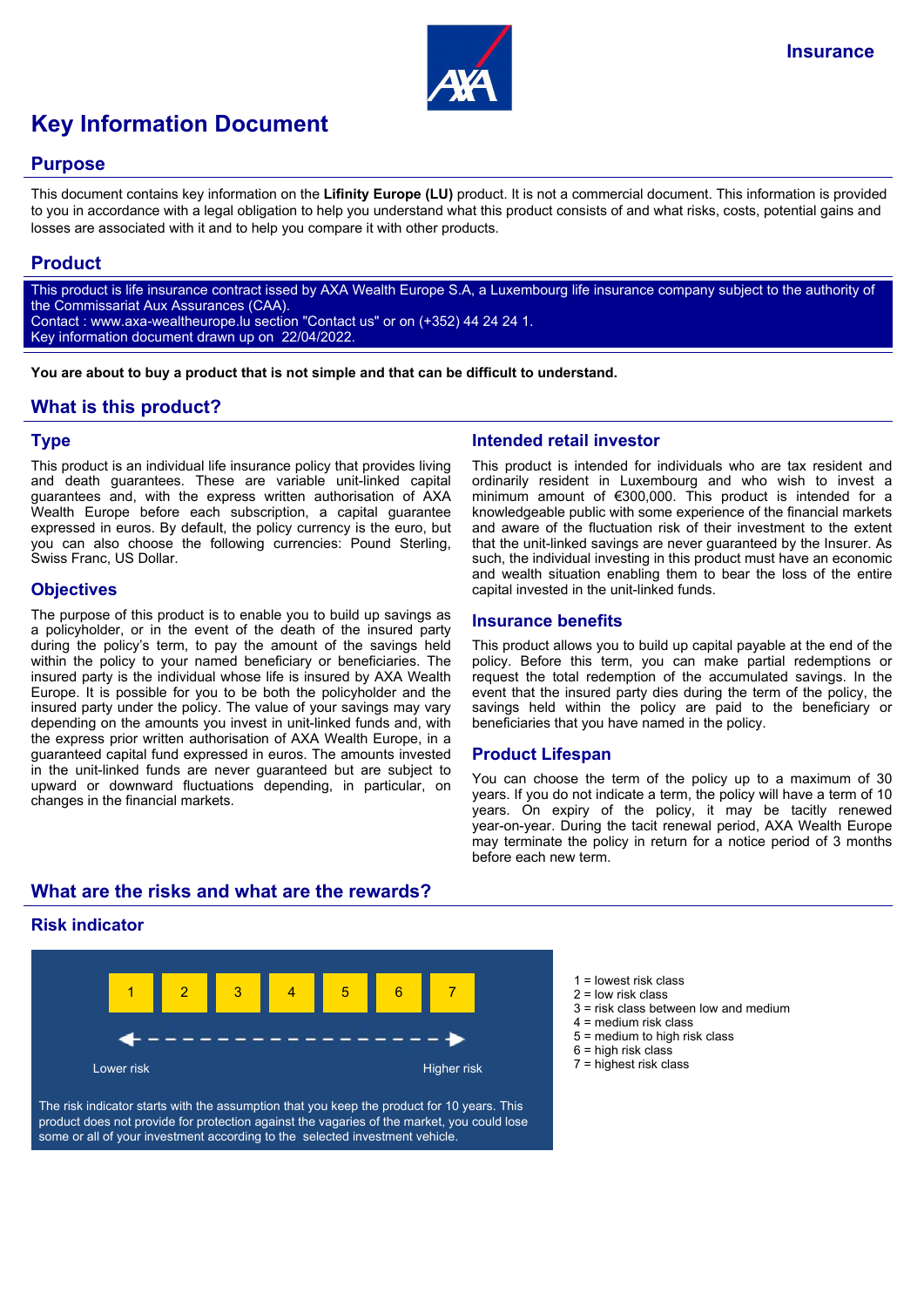The overall risk indicator helps you assess the risk level of the **Lifinity Europe (LU)** product and compare it with other investment products. The risk and return on investment vary according to the chosen investment options. The performance of the product as a whole depends on the choice of investment options. Specific information describing each investment option is available on the website www.axa-wealtheurope.lu.

This product offers a range of investment options with risk classes ranging from the 1, lowest risk class, to 7, the highest risk class. The risk and return on investment will vary depending on the specific investment vehicles chosen and whose various key information documents are available on the website www.axa-wealtheurope.lu. Penalties on surrender apply under certain conditions mentioned under "How long should I keep it and can I withdraw cash early?"

**Beaware of Currency risk :** For certain investment vehicles denominated in a currency other than the euro, the return when expressed in euros may vary according to changes in the exchange rate. This exchange rate risk is never taken into account in the above indicator.

#### **Performance scenarios**

Risk and return vary depending on the investment vehicles you choose. The key information documents specific to each investment vehicle are available on the website www.axa-wealtheurope.lu. The figures shown take account of all the costs incurred for the product itself but not the ancillary costs that may be requested by the person presenting this product and/or advising you. These figures do not take into account your personal tax situation, which may also affect the amounts you receive.

# **What happens if AXA Wealth Europe S.A is unable to make pay out ?**

In the absence of a guarantee fund for compensation of policyholders in the event of default by AXA Wealth Europe and in order to limit the possible financial losses suffered by policyholders and/or beneficiaries, Luxembourg law stipulates that the assets relating to life insurance policies constitute separate wealth and are managed separately from the own assets of AXA Wealth Europe. These assets are subject to deposit agreements previously approved by the Commissariat aux Assurances (CAA) with banks known as "custodians". In the event of the insurer's insolvency, segregated assets are therefore protected in relation to the company's other assets, and policyholders and/or beneficiaries collectively have a senior preferred claim which will take precedence over all other creditors with respect to these separate assets. This enables them to recover, as a priority, claims relating to the performance of their insurance policies. Policyholders and/or beneficiaries are also potentially exposed to the failure of a custodian bank, which also has the obligation to segregate the deposits referred to above, which therefore provides double protection for policyholders and beneficiaries. Securities should be fully recovered. Only cash deposited there is not being protected and could therefore be lost in whole or in part. In addition, the euro-denominated fund benefits from a reinsurance of 100% by AXA France. In the event of default by AXA France, AXA Wealth Europe's obligations to policyholders are protected by a bank guarantee mechanism (pledge).

## **What will this investment cost me ?**

The estimated rate of reduction in return is dependent on your total costs over a specified period of time. Total costs include recurring costs, one-off costs and ancillary costs.

The amounts indicated below correspond to a projection of the maximum of the total costs linked to the product itself for three different holding periods. The figures presented assume an investment of €10,000 in the product. These figures are estimates and may change in the future.

The figures doesn't take into account optionnal guarantees which may be proposed.

#### **Costs over time**

| Investment 10 000 $\epsilon$ |                  |                  |                     |
|------------------------------|------------------|------------------|---------------------|
| <b>Scenarios</b>             | If you exit      | If you exit      | If you exit         |
|                              | after            | after            | after               |
|                              | 1 year           | 5 years          | <b>10 years</b>     |
| <b>Total costs</b>           | 492 € to 1,737 € | 913 € to 9,978 € | 1 147 € to 40.427 € |
| Reduction in return per year | 4.92% to 17.37%  | 2.24% to 14.54%  | 1.90% to 14.18%     |

It is possible that the person who presents this product to you or who advises you about this product will ask you to pay additional fees in connection with this(these) service(s). If this is the case, this person will inform you of the amount of these fees and will have to indicate the impact of all costs on your investment over time.